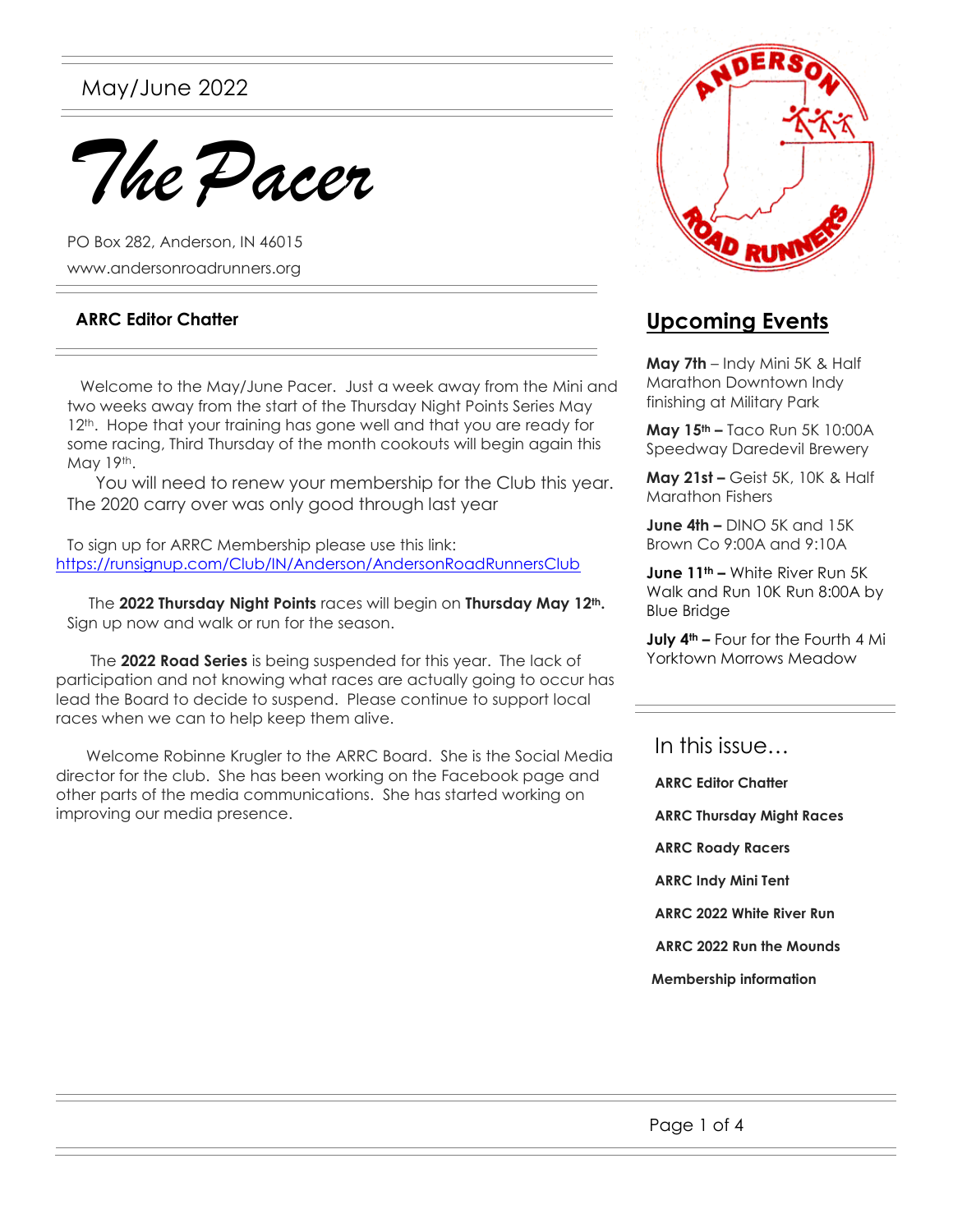#### **ARRC Thursday Night Point Races**

 The Thursday Night pre-season is almost over. Thanks to the brave Walkers and Runners who have participated in the ever changing daily weather. Anyone whom has not picked up their Club awards may do so on that day or succeeding Thursday nights.

 **Points Races start Thursday Night May 12th**. Walking races start at 5:30P and the Run starts at 6:00P. Please renew your membership for a smooth entry into points racing season. The first cookout is tentatively scheduled for May 19<sup>th</sup>. Club will furnish hot dogs and bring a side dish or desert to share.

 Please note, that with the Pickleball Courts finished,, we will be sharing the facilities with those participants as we did with the sand volleyball players before. This may cause some parking congestion near our start times and some relocation of our monthly cookouts. No big deal but you may want to plan to arrive at the park a little earlier if possible.

## **2022 Roady Racers**

#### Roady Racers

The Roady Racer 2022 season will be April 19-July 19 for a 13 week program and Finale. July 19 will be the Season Finale award and pizza party. The first race was held on Tuesday April 26th. There were sixty plus children in attendance for this first race. Get the kids registered and bring them out for a fun evening of running and companionship.

Stephanie Crosby & Tammy Bennet will be this year's Directors with Tom Corda & Doug Rose being lead timers and equipment transport/set-up/tear down crew. We have had great volunteers in the past for other roles needed to facilitate the evening. Please let us know if you would like to help. Last year we averaged 85 kids a week with over 100 some weeks!

Please sign your child up at Roady Racers Fun Run (runsignup.com). There is no cost, our insurance requires a waiver to be signed and it streamlines assimilating information for the spreadsheets to record times. You can now sign your child up at [Roady Racers Fun Run \(runsignup.com\)](https://runsignup.com/Race/IN/Anderson/RoadyFunRun)

Each week a child attends still earns them 1 chance to win a bicycle. Each child has the possibility of earning 11 chances. There will be a signup sheet for individually wrapped snacks each week. Parents, please bring water bottles for your families. We are anticipating another outstanding year of families coming together and fostering a love of running for a healthy lifestyle with the children.

Run to Live, Live to Run, Run to Live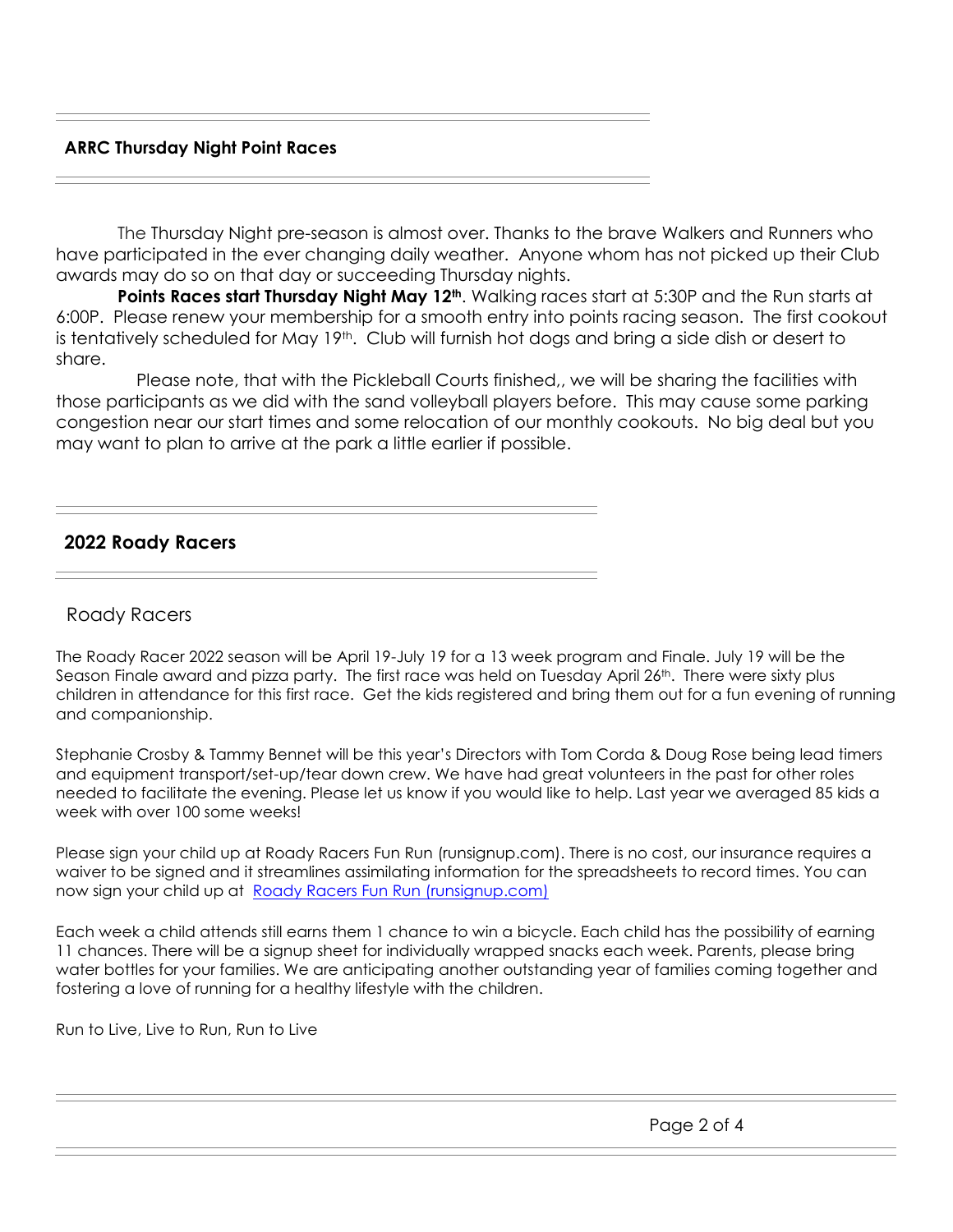### **2022 Indy Mini Tent**

The Anderson Road Runners will once again have a tent in the village for the Mini Marathon May 7<sup>th</sup> in Military Park. You can place any gear or clothing for after the race in the tent. The tent will have a person in attendance. Come enjoy pre-race and post-race stories and conversation with fellow race participants. The tent is free to Members and other participants.

#### **2022 White River Run**

The 2022 White River Run will be held on Saturday June 11<sup>th</sup> at the location near the Blue Bridge. Packet pickup is at the Blue Bridge and races start at Edgewater Park. Registration is open at Runsignup. Race registration is open with 20+ registered so far. Online signup at the following link:

http://www.WhiteRiverRun.com Mark your calendars for either the 5K or 10K race. If you would like to volunteer to help for the race contact Geoff.

### **2022 Run the Mounds Sunday November 6th**

The 41st Annual Run the Mounds races will be held on Sunday November  $6<sup>th</sup>$  at 2:00P. Looking forward to another large race. Registration opened on February 1st 2022.online signups are at:

#### <http://runsignup.com/Race/IN/Anderson/RunTheMounds>

Hoodies are available to order as part of the race apparel selections this year. New logo artwork is still in the formative stage for this year. Any ideas or suggestions please contact Greg. Get in early as no day of registrations again. Hoping for another sellout this year.